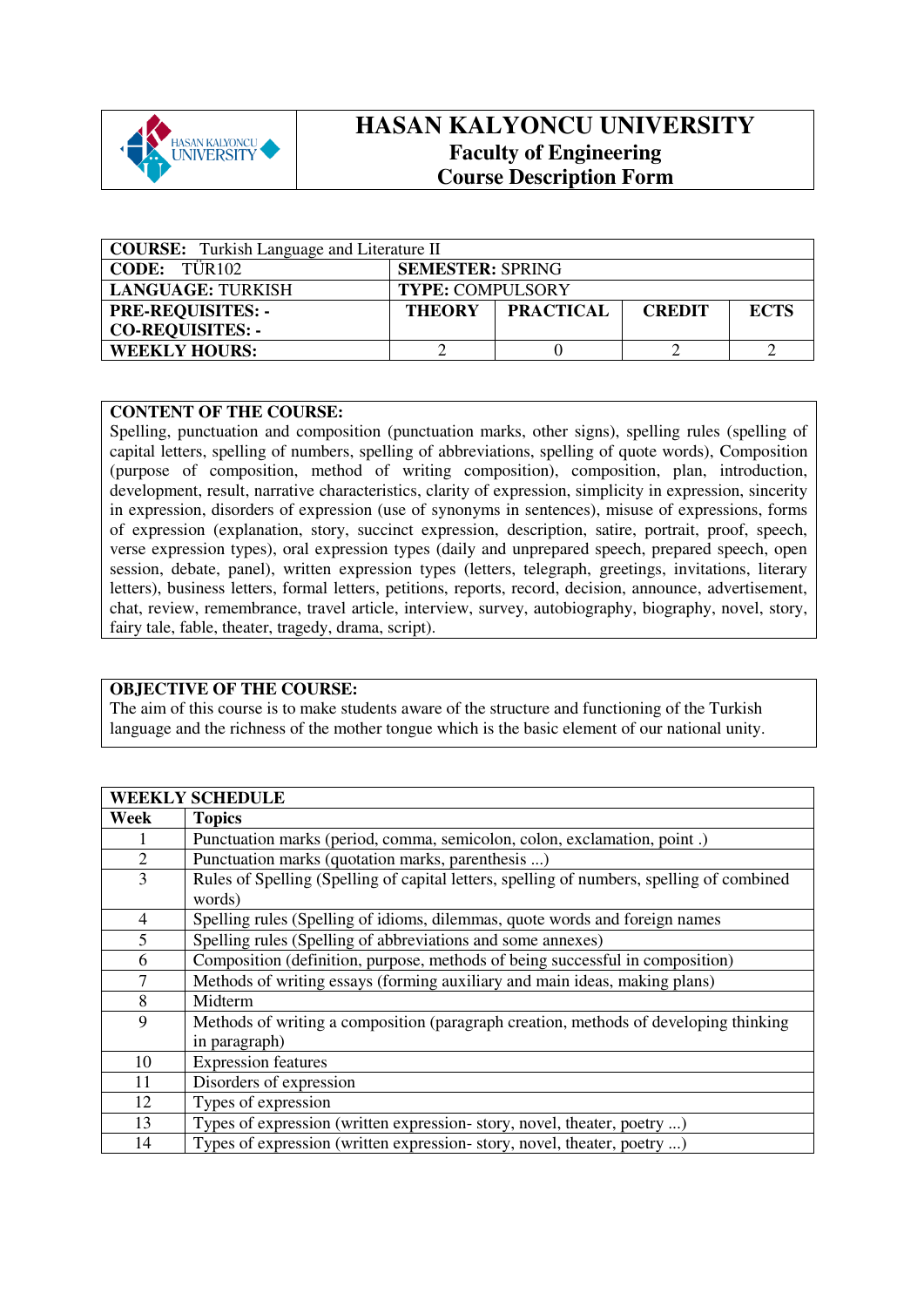**TEXTBOOK:** Ergin, Prof Dr. Muharrem, 1995, ÜNİVERSİTELER İÇİN TÜRK DİLİ, Bayrak Yay. İstanbul. ÖNER, Sakin 2005, Örneklerle Kompozisyon, Düzenli Yazma ve Konuşma Sanatı, Yuva Yay. İstan Moran, Berna, Türk Romanına Eleştirel Bir Bakış, c. 1, 2, 3, İletşim Yayınları, 1983-1994

| <b>EVALUATION SYSTEM:</b>    |                             |                |  |  |  |  |
|------------------------------|-----------------------------|----------------|--|--|--|--|
| <b>IN-TERM STUDIES</b>       | <b>QUANTITY</b>             | PERCENTAGE (%) |  |  |  |  |
| Midterm Exam                 |                             | 40             |  |  |  |  |
| Homework                     |                             |                |  |  |  |  |
| Laboratory works             |                             |                |  |  |  |  |
| Quiz                         |                             |                |  |  |  |  |
| Final Exam                   |                             | 60             |  |  |  |  |
| <b>TOTAL</b>                 | $\mathcal{D}_{\mathcal{A}}$ | 100            |  |  |  |  |
| <b>CONTRIBUTION OF</b>       |                             | 40             |  |  |  |  |
| <b>INTERM STUDIES TO</b>     |                             |                |  |  |  |  |
| <b>OVERALL GRADE</b>         |                             |                |  |  |  |  |
| <b>CONTRIBUTION OF FINAL</b> |                             | 60             |  |  |  |  |
| <b>EXAMINATION TO</b>        |                             |                |  |  |  |  |
| <b>OVERALL GRADE</b>         |                             |                |  |  |  |  |
| <b>TOTAL</b>                 | ↑                           | 100            |  |  |  |  |

| <b>COURSE CATEGORY:</b>        | PERCENTAGE (%) |
|--------------------------------|----------------|
| Mathematics and Basic Sciences |                |
| Engineering                    |                |
| <b>Engineering Design</b>      |                |
| Social Sciences                | 100            |

| <b>TABLE OF ECTS / WORKLOAD:</b>                           |                 |                           |                   |
|------------------------------------------------------------|-----------------|---------------------------|-------------------|
| <b>Activities</b>                                          | <b>QUANTITY</b> | <b>Duration</b><br>(Hour) | Total<br>Workload |
| <b>Course Duration</b>                                     | 13              |                           | 26                |
| Hours for off-the-classroom study (Pre-study,<br>practice) | 14              | 2                         | 28                |
| Laboratory works                                           |                 |                           |                   |
| Mid-term                                                   |                 | $\overline{2}$            | $\overline{2}$    |
| Final examination                                          |                 | $\mathcal{D}$             | $\overline{2}$    |
| Homework                                                   |                 |                           |                   |
| Quiz                                                       |                 |                           |                   |
| <b>Total Work Load</b>                                     |                 |                           | 58                |
| Total Work Load / 30                                       |                 |                           | 1.93              |
| <b>ECTS Credit of the Course</b>                           |                 |                           | 2                 |

|                                              | PO <sub>1</sub>                                | PO <sub>2</sub> | <b>PO3</b> | PO <sub>4</sub> | <b>PO5</b> | <b>PO6</b> | PO <sub>7</sub> | PO8 | PO <sub>9</sub> | <b>PO10</b> | PO11 |
|----------------------------------------------|------------------------------------------------|-----------------|------------|-----------------|------------|------------|-----------------|-----|-----------------|-------------|------|
| LO1                                          |                                                |                 |            |                 |            |            |                 |     |                 |             |      |
| LO2                                          |                                                |                 |            |                 |            |            |                 |     |                 |             |      |
| PO: Program Outcomes   LO: Learning Outcomes |                                                |                 |            |                 |            |            |                 |     |                 |             |      |
|                                              | Values: 0: None   1: Low   2: Medium   3: High |                 |            |                 |            |            |                 |     |                 |             |      |